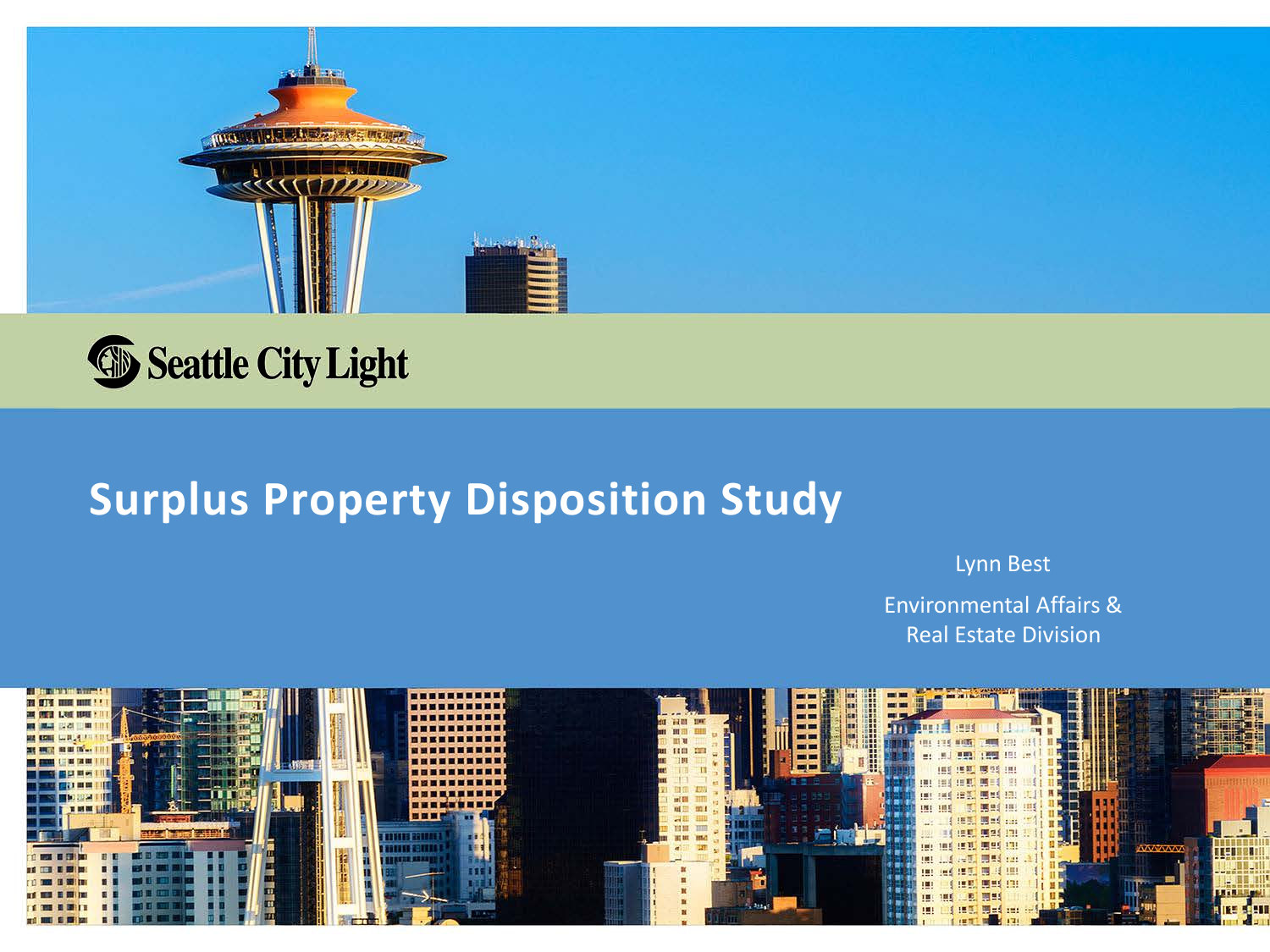## **Current Surplus Property Disposition Study**

- 9 former substation properties, 6 in West Seattle, 1 in the Rainier Valley, 1 in Burien and 1 in Seatac
- SCL is following the Council approved process
- First offered to other City Departments, then other public agencies
- Worked with DON to identify appropriate Community Councils and other interested groups
- 7 public meetings and 2 public hearings
- Mailings to nearby owners and tenants
- Signs on each property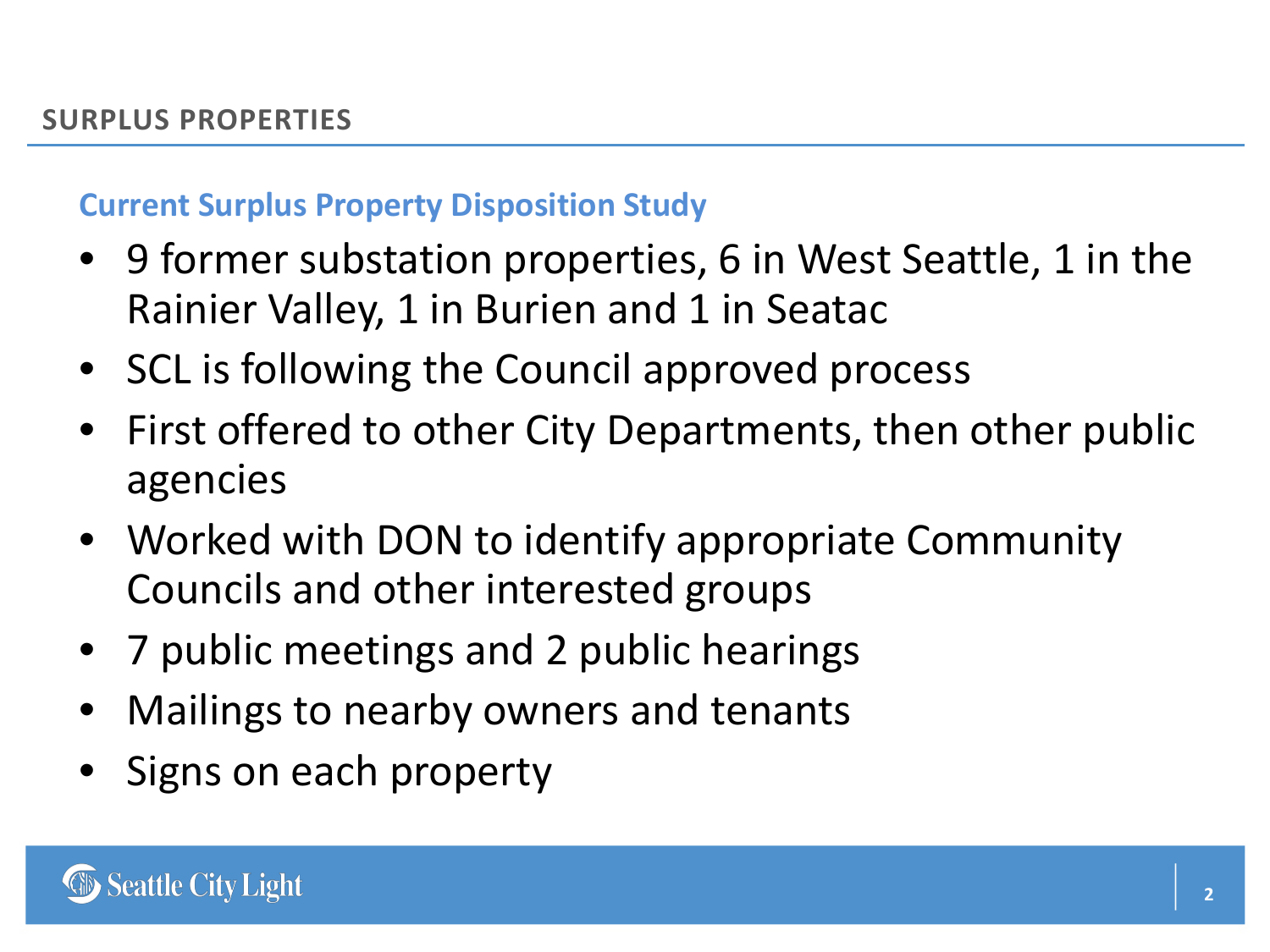

**Former Substations in the Surplus Property Disposition Study**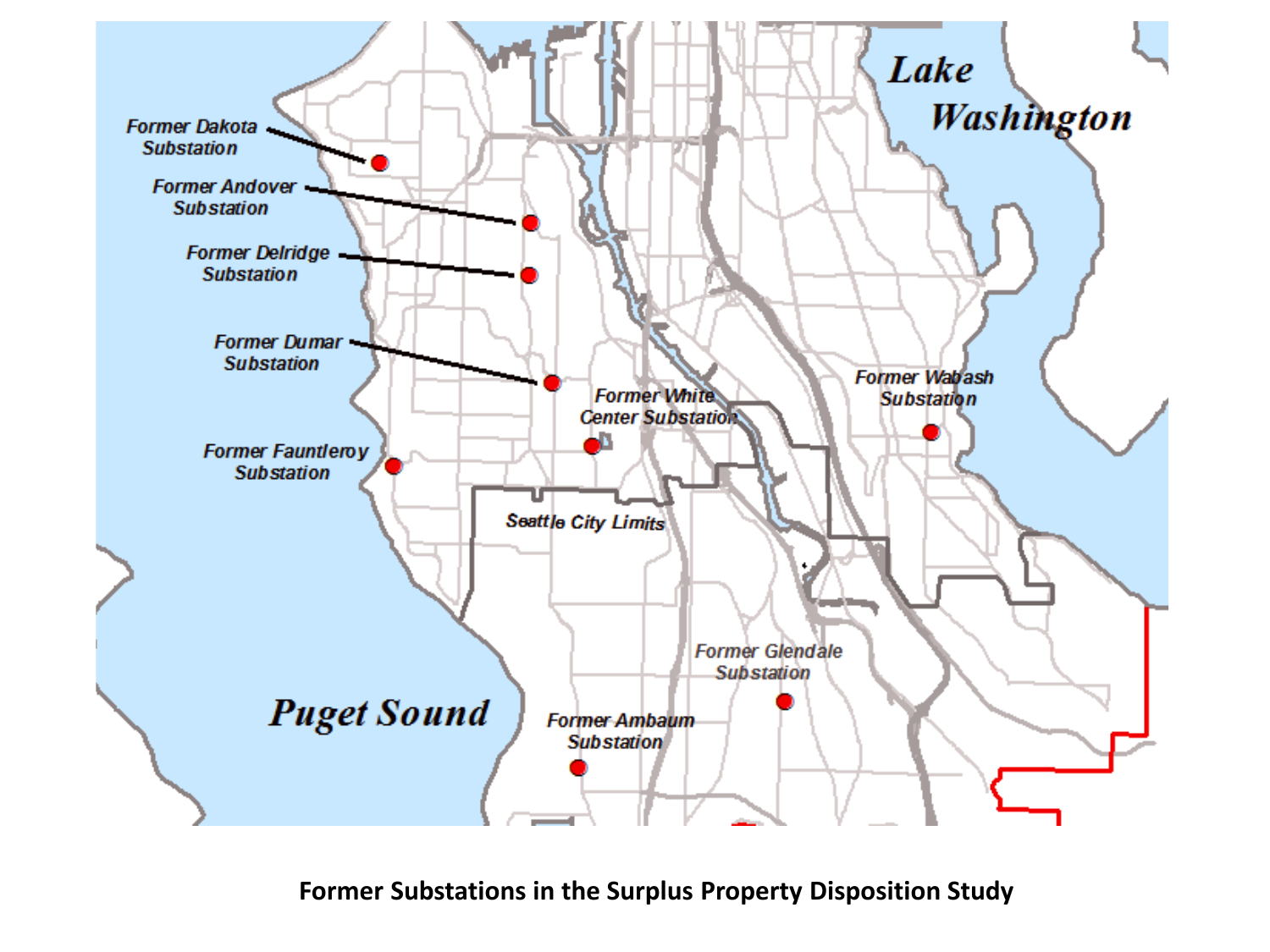#### **Background on Disposition Process**

- In 2009, the City Council Energy and Technology Committee recommended the sale of surplus properties to raise revenue to help keep rates low
- In 2011, Resolution 31317 requested City Light conduct a Surplus Property Disposition Pilot Project to test improved means for community outreach
- Following the successful Pilot Project, Resolution 31424 requested that City Light use the same procedures for future studies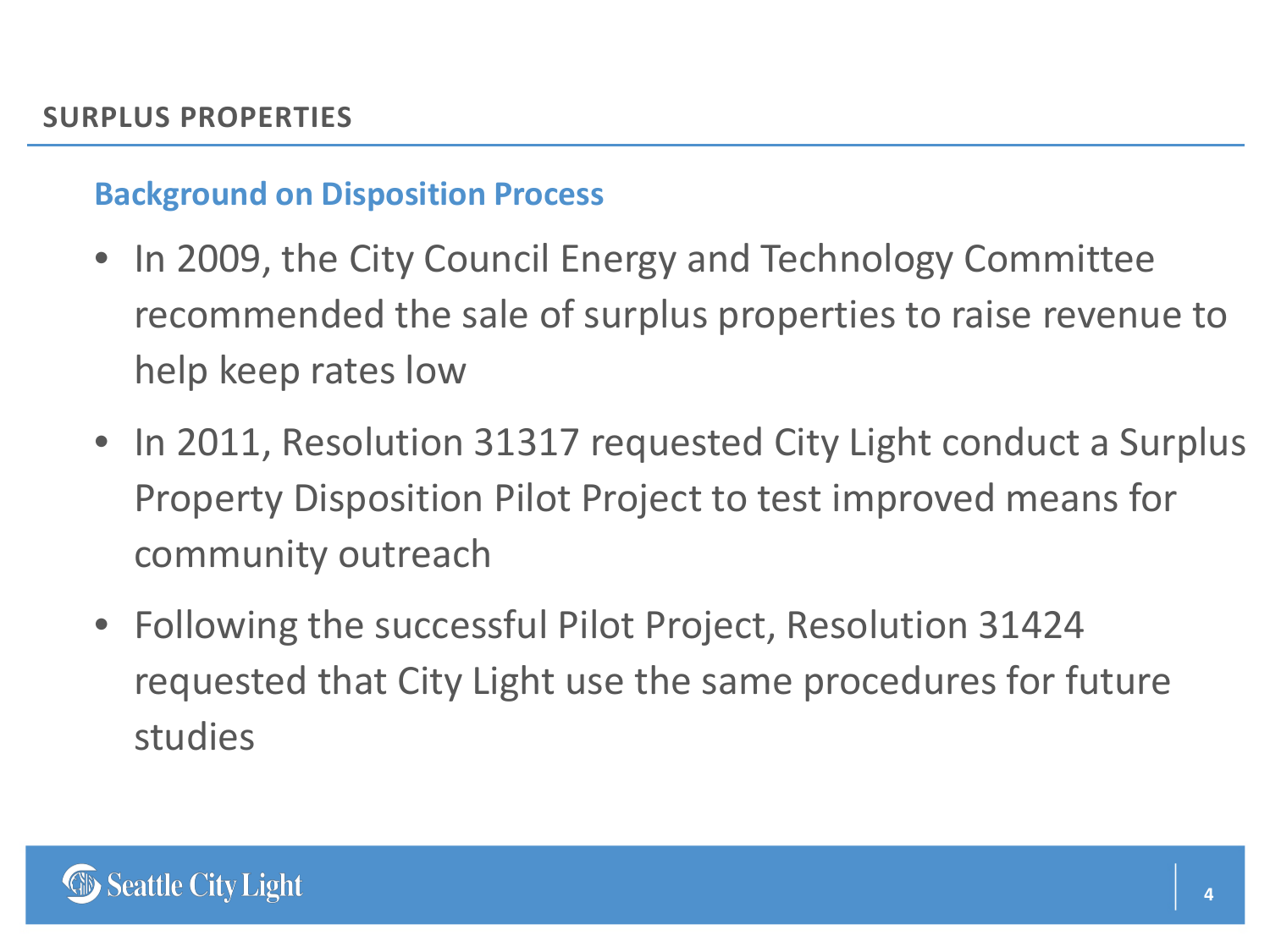**Improvements in the Disposition Procedures**

• Properties are grouped together geographically

• Meetings and public hearings are held in nearby neighborhoods during evening hours

• Parks and DPD attend meetings to answer community questions

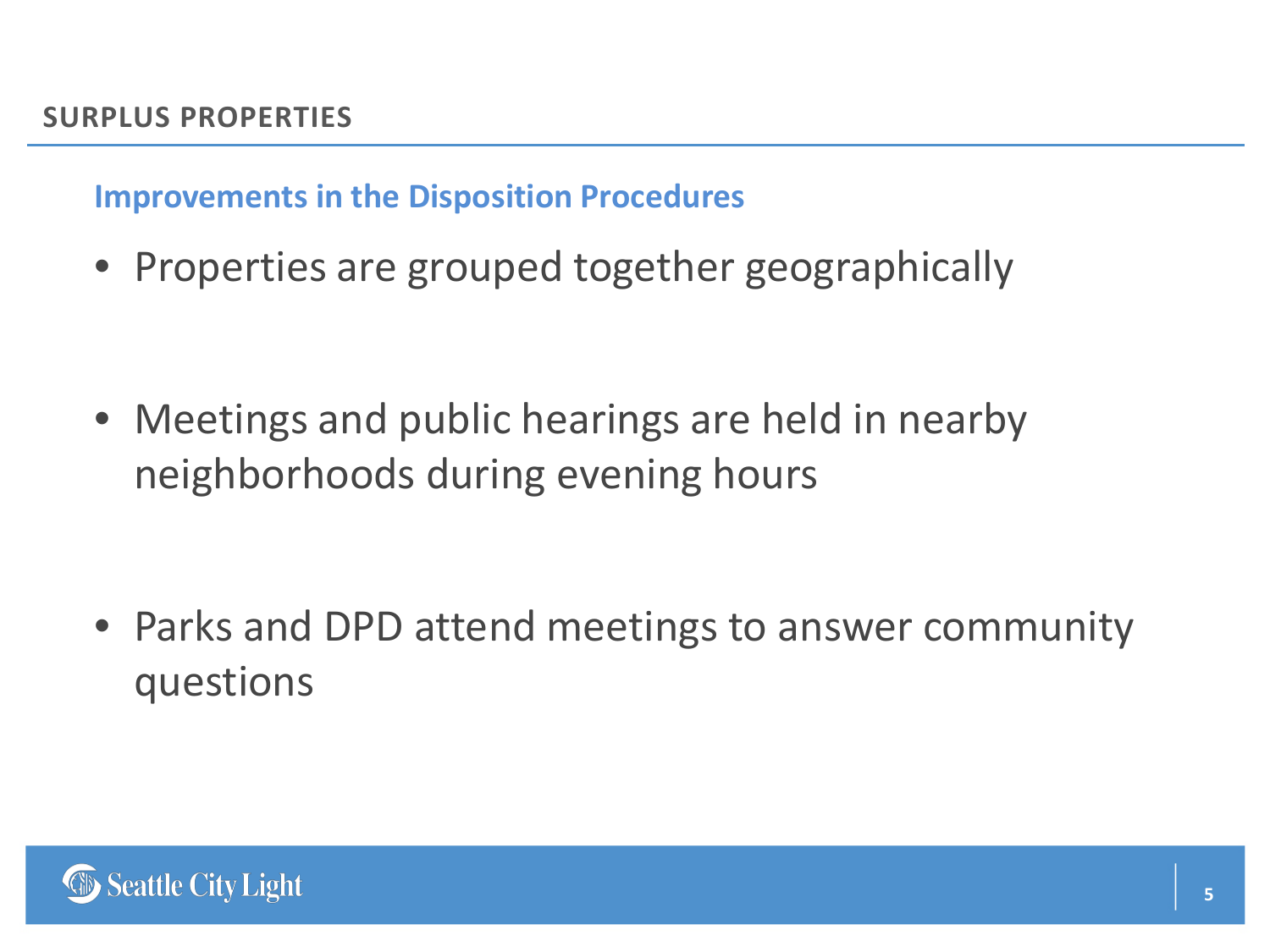#### **Prior Review by other City Departments, other Public Agencies**

- Former Wabash Substation SPU
- Former White Center Substation King County Wastewater Treatment
- Parks determined that none of the properties were appropriate for parks

#### **Community Outreach:**

- Meetings with DON and Three District Councils
- Mailings to nearby owners and tenants, signs on each property
- Community meetings in each district
- Meetings with individual community groups on request
- Two formal public hearings
- Total of nine public meetings
- Additional meetings with concerned individuals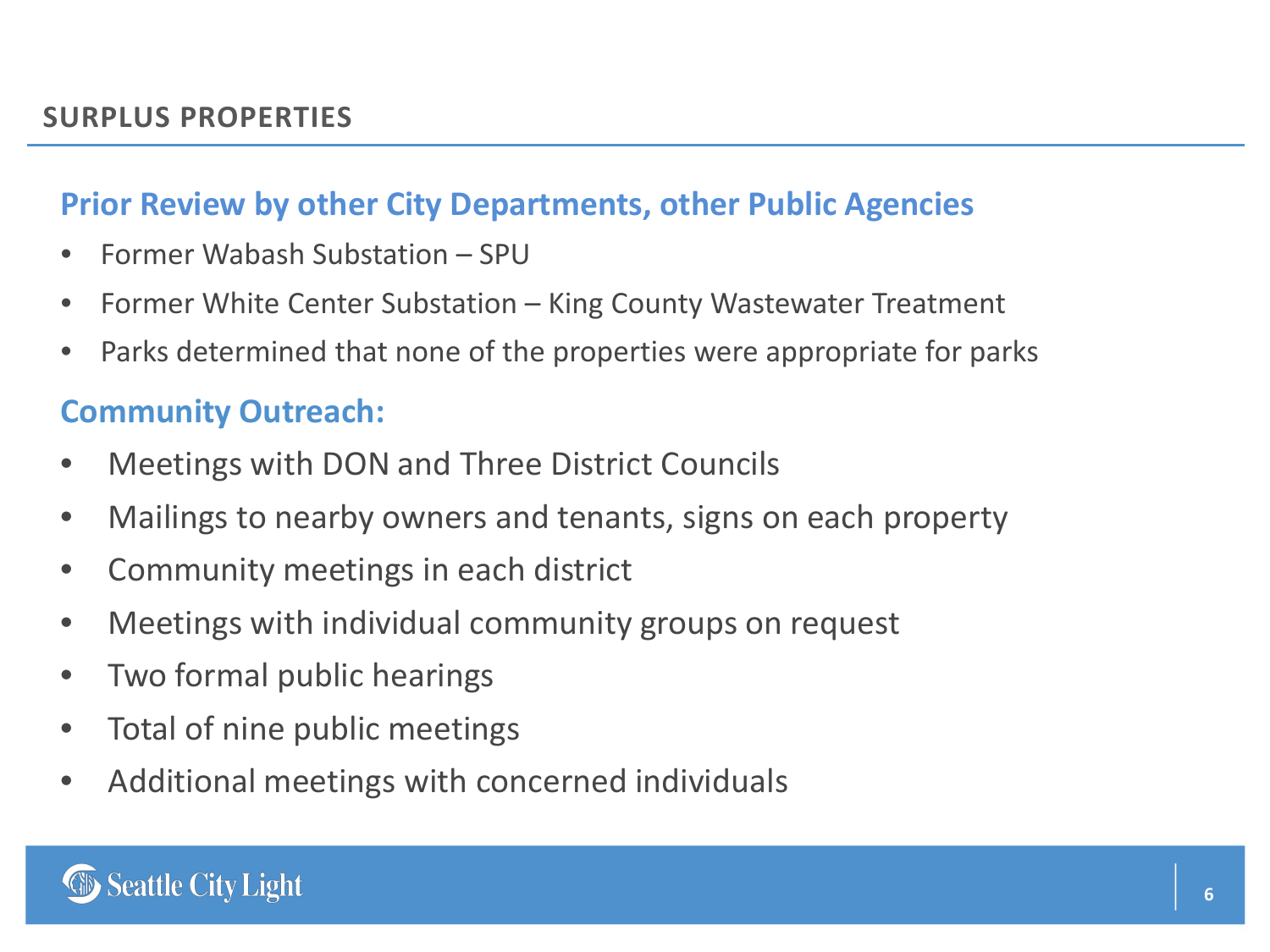#### **Constraints on Disposition of Utility Properties**

- City Light cannot use its properties for non-utility purposes such as parks or community gardens.
- City Light must receive true and full value when properties are sold or transferred to other City departments.
- Parks explained that none of the properties were in areas called out in gap analysis for new parks and/or they did not meet minimum size criteria.

### **Community Comments Varied**

- Some concerned that high density development might be allowed
- Some want parks or open green space
- Some want property rezoned from residential for small commercial center
- Some want residential development, not a park